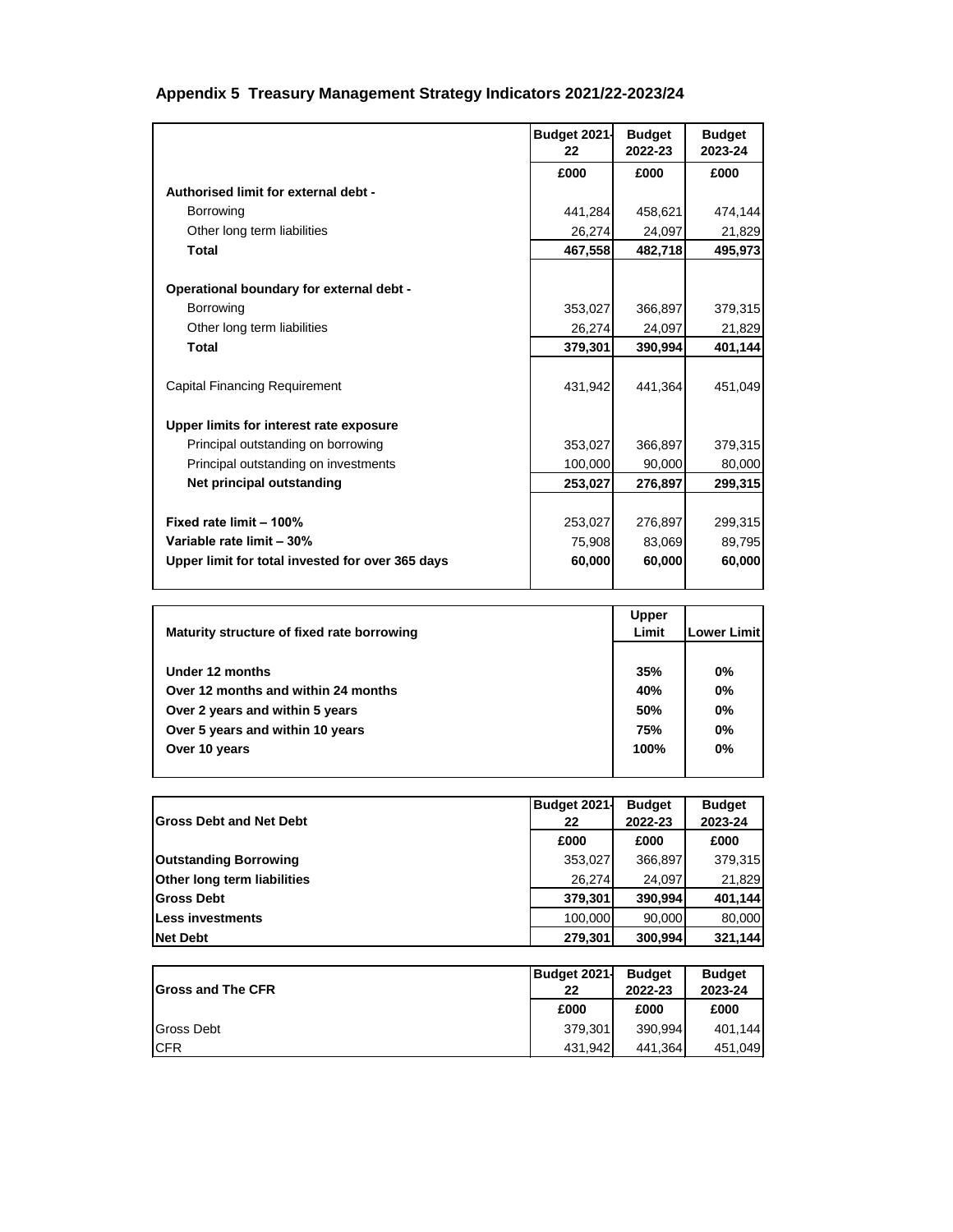## **Appendix 6 - Prudential Indicators - Capital Finance**

| Ratio of Financing costs to net revenue stream | Budget 2021-<br>22 | <b>Budget</b><br>2022-23 | <b>Budget</b><br>2023-24 |
|------------------------------------------------|--------------------|--------------------------|--------------------------|
| <b>General Fund</b>                            | £000               | £000                     | £000                     |
| Principal repayments                           | 2,736              | 3,536                    | 3,675                    |
| Interest costs                                 | 8,453              | 8,516                    | 8,213                    |
| Debt Management costs                          | 42                 | 41                       | 42                       |
| Rescheduling discount                          |                    |                          |                          |
| Investment income                              | (1, 443)           | (1,368)                  | (1, 518)                 |
| Interest applied to internal balances          | 812                | 825                      | 838                      |
| <b>Total General Fund</b>                      | 10,600             | 11,550                   | 11,250                   |
| Net revenue stream                             | 367,178            | 370,133                  | 373,205                  |
| Total as percentage of net revenue stream      | 2.89%              | 3.12%                    | 3.01%                    |
|                                                |                    |                          |                          |
| <b>Housing Revenue Account</b>                 |                    |                          |                          |
| Principal repayments                           | 1,951              | 1,912                    | 1,874                    |
| Interest costs                                 | 5,509              | 5,639                    | 5,766                    |
| Rescheduling discount                          |                    |                          |                          |
| Debt Management costs                          | 34                 | 37                       | 38                       |
| <b>Total HRA</b>                               | 7,494              | 7,588                    | 7,678                    |
| Net revenue stream                             | 51,273             | 53,357                   | 53,882                   |
| Total as percentage of net revenue stream      | 14.62%             | 14.22%                   | 14.25%                   |
|                                                |                    |                          |                          |

| Capital financing requirement [end of year position] | <b>Budget 2021-</b> | <b>Budget</b> | <b>Budget</b> |
|------------------------------------------------------|---------------------|---------------|---------------|
|                                                      | 22                  | 2022-23       | 2023-24       |
|                                                      | £000                | £000          | £000          |
| Council Fund                                         | 290,419             | 289,672       | 288.691       |
| Housing Revenue Account                              | 141,523             | 151,692       | 162,358       |
| <b>Total Authority</b>                               | 431,942             | 441,364       | 451,049       |
|                                                      |                     |               |               |